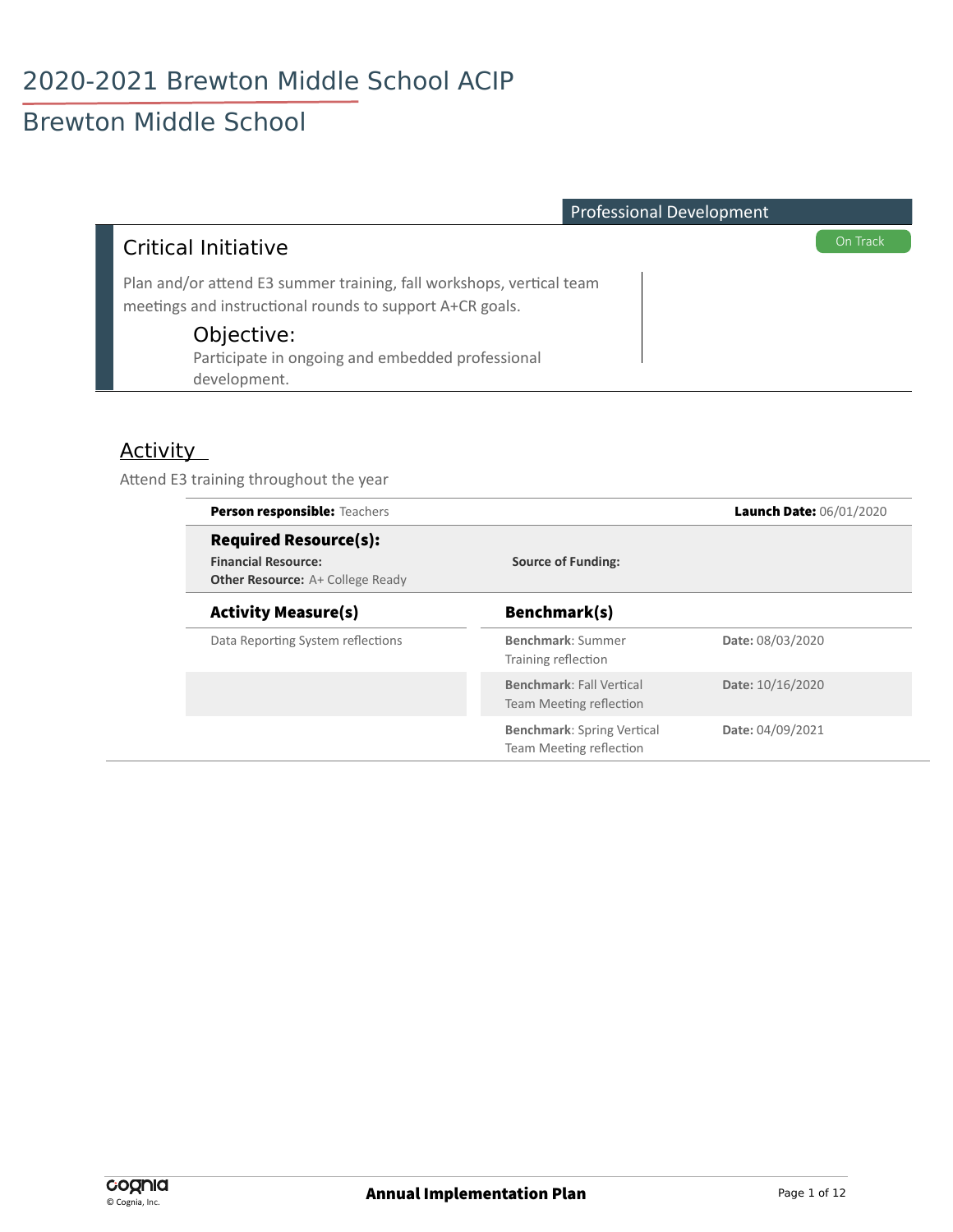| <b>Professional Development</b>                                                                                   |          |
|-------------------------------------------------------------------------------------------------------------------|----------|
| <b>Critical Initiative</b>                                                                                        | On Track |
| Provide hands-on science experiences and engagement for students<br>supported by AMSTI Science training and kits. |          |
| Objective:<br>Participate in ongoing and embedded professional<br>development.                                    |          |

#### Activity

Plan science lessons utilizing AMSTI kits

| <b>Person responsible:</b> Science Teachers                                          |                                                              | Launch Date: 06/01/2020 |  |
|--------------------------------------------------------------------------------------|--------------------------------------------------------------|-------------------------|--|
| <b>Required Resource(s):</b><br><b>Financial Resource:</b><br><b>Other Resource:</b> | <b>Source of Funding:</b>                                    |                         |  |
| <b>Activity Measure(s)</b>                                                           | Benchmark(s)                                                 |                         |  |
| Lesson plans; Labs                                                                   | Benchmark: Weekly lesson<br>plans in Google Classroom        | Date: 08/07/2020        |  |
|                                                                                      | <b>Benchmark: Weekly lesson</b><br>plans in Google Classroom | Date: 05/21/2021        |  |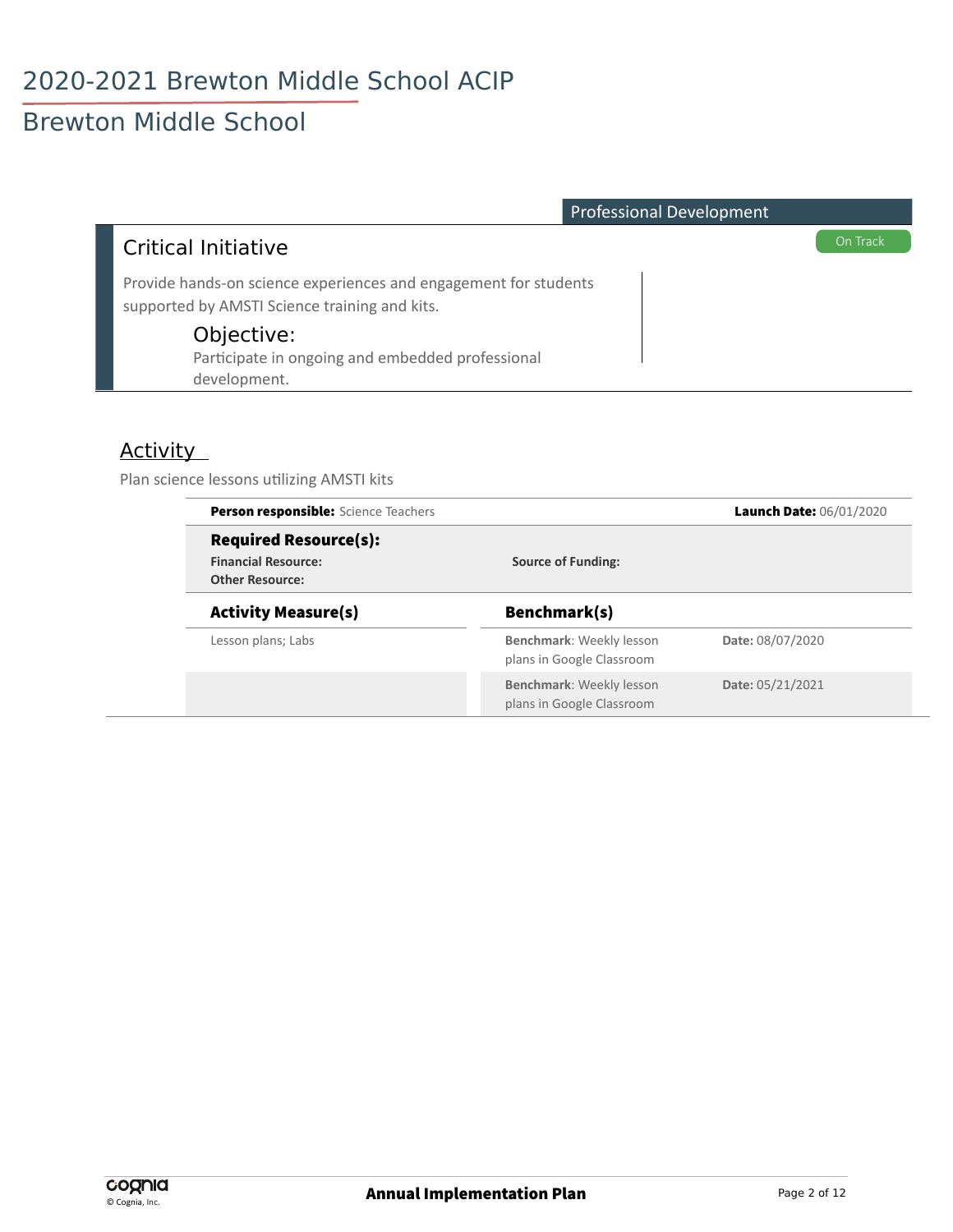### **Brewton Middle School**

| <b>Student Achievement</b>                              |          |
|---------------------------------------------------------|----------|
| Critical Initiative                                     | On Track |
| Implement E3 curriculum in grades 6-8.                  |          |
| Objective:                                              |          |
| Increase proficiency in the area of Reading and English |          |
| Language Arts.                                          |          |

#### **Activity**

Employ class-size reduction teachers

| Person responsible: Principal   |                                                   | Launch Date: 07/01/2020 |
|---------------------------------|---------------------------------------------------|-------------------------|
| <b>Required Resource(s):</b>    | Source of Funding: Title I-A Schoolwide, Title II |                         |
| Financial Resource: \$274444.00 |                                                   |                         |
| <b>Other Resource:</b>          |                                                   |                         |
| <b>Activity Measure(s)</b>      | Benchmark(s)                                      |                         |
| Class rosters                   | Benchmark: Master                                 | Date: 07/06/2020        |
|                                 | Schedule                                          |                         |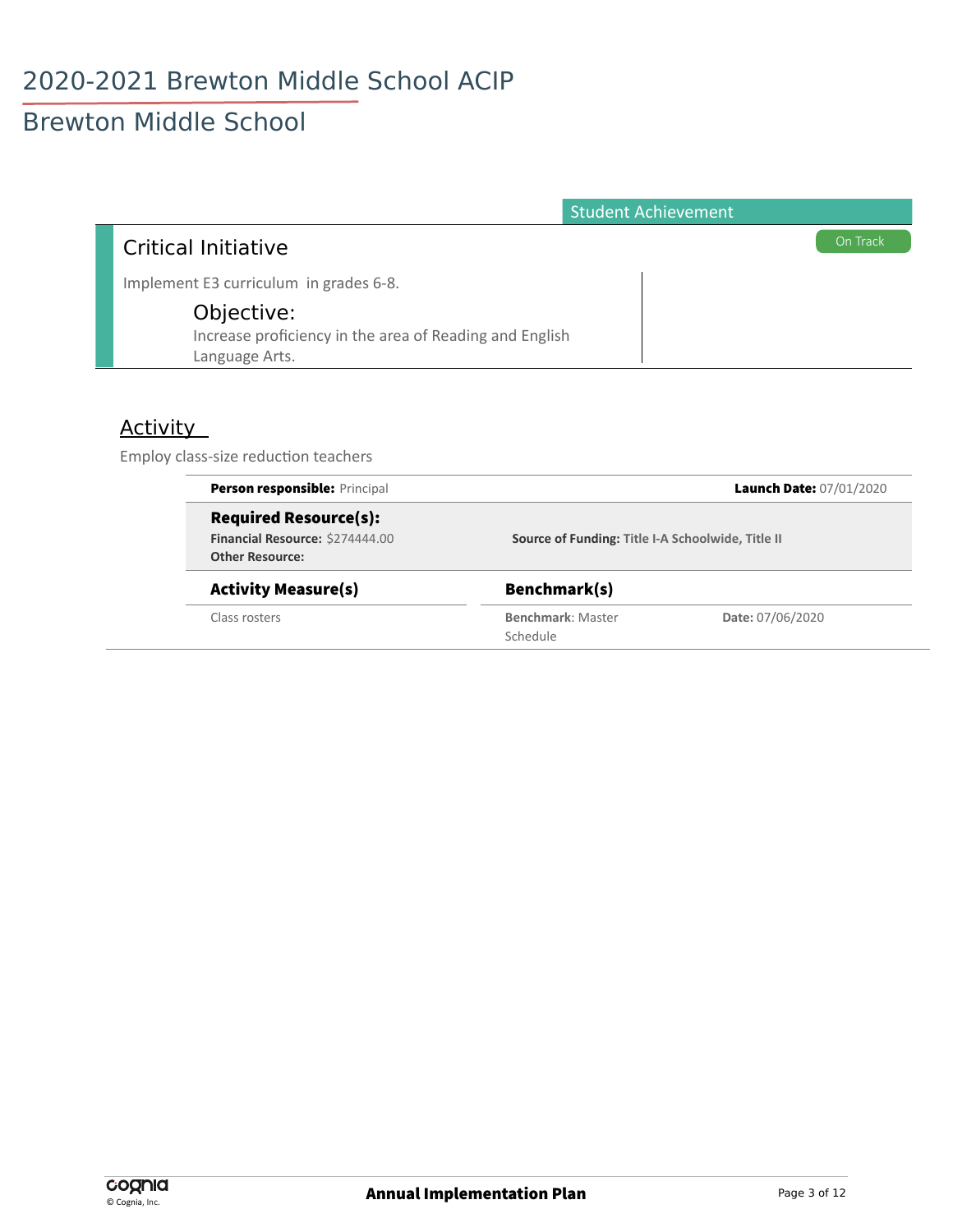**Student Achievement** 

#### **Critical Initiative**

Implement class size reduction measures in Reading/ELA classes and student support.

#### Objective:

Increase proficiency in the area of Reading and English Language Arts.

#### **Evidence-Based Practice Citation**

Title I funding used for personnel in classroom reduction units and paraprofessionals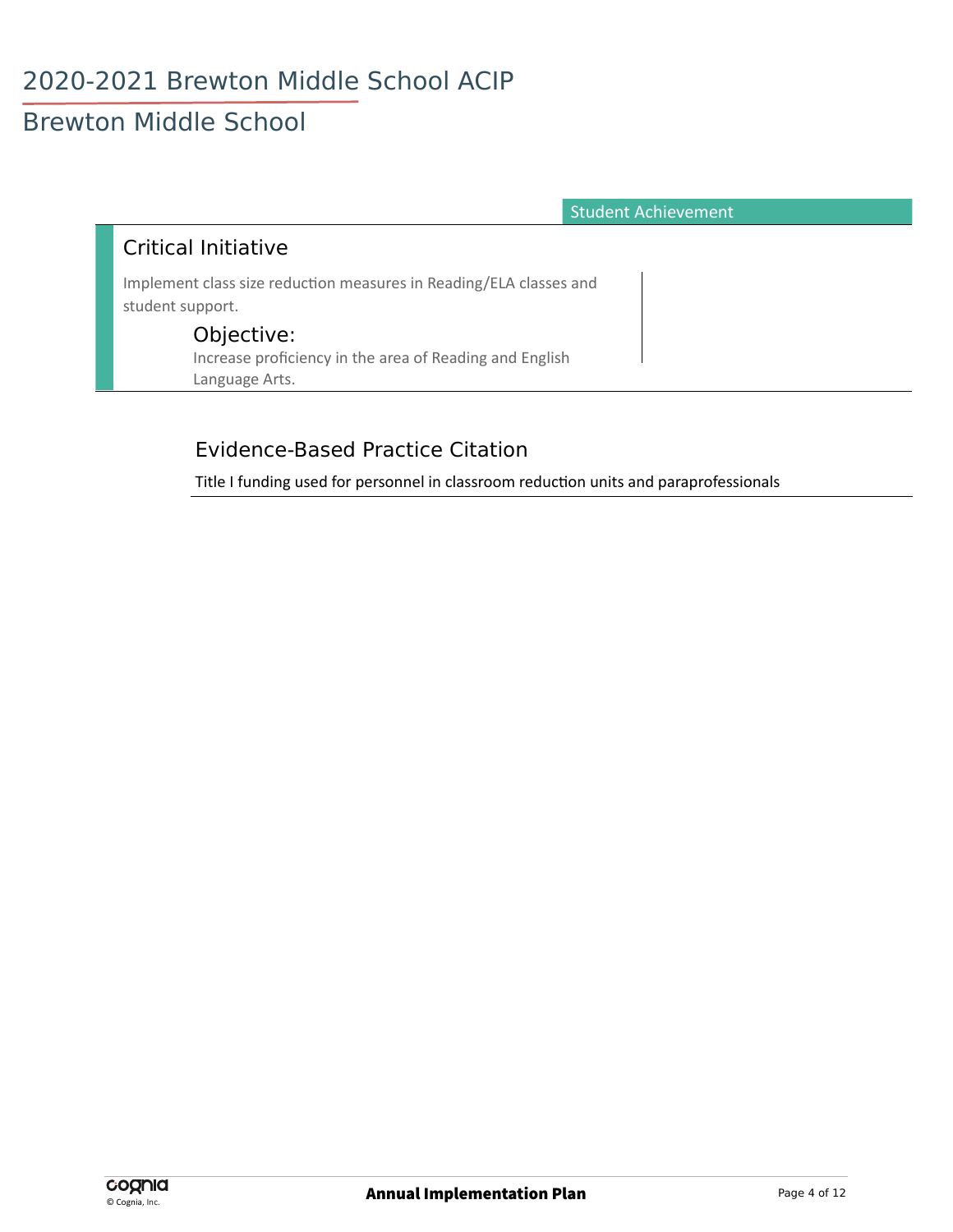# Brewton Middle School

|                                                         | <b>Student Achievement</b> |          |
|---------------------------------------------------------|----------------------------|----------|
| <b>Critical Initiative</b>                              |                            | On Track |
| Implement E3 curriculum in grades 6-8.                  |                            |          |
| Objective:<br>Increase proficiency in the area of Math. |                            |          |

#### Activity

Create intervention time within master schedule

| <b>Person responsible: Principal</b>          |                           | Launch Date: 07/01/2020 |
|-----------------------------------------------|---------------------------|-------------------------|
| <b>Required Resource(s):</b>                  |                           |                         |
| <b>Financial Resource:</b>                    | <b>Source of Funding:</b> |                         |
| <b>Other Resource:</b>                        |                           |                         |
| <b>Activity Measure(s)</b>                    | Benchmark(s)              |                         |
| Master schedule; Curriculum coach<br>schedule | Benchmark: RtI Data       | Date: 05/21/2021        |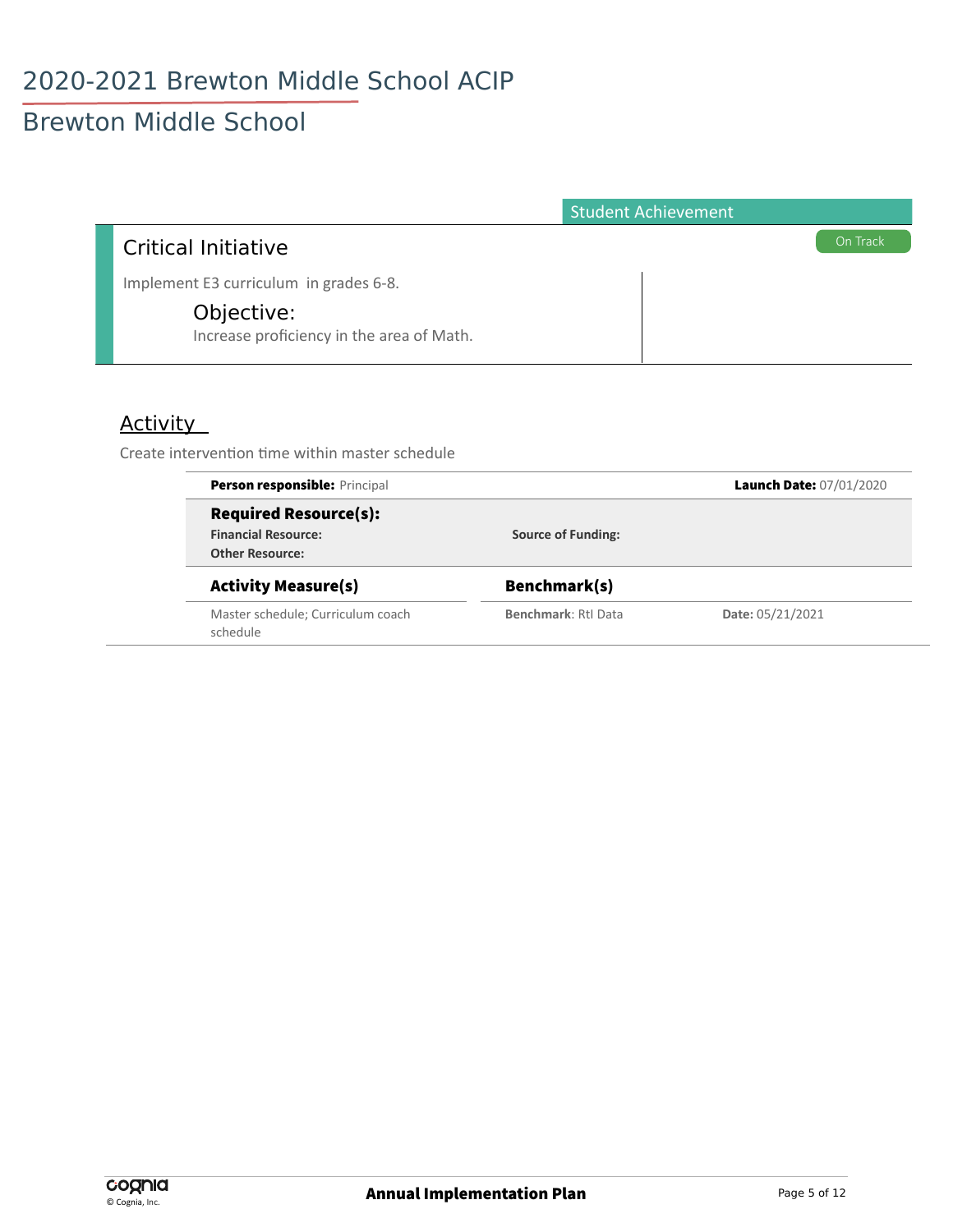# **Brewton Middle School**

| Technology                                                                                                      |
|-----------------------------------------------------------------------------------------------------------------|
| On Track<br>Critical Initiative                                                                                 |
| Implement 1-to-1 initiative (chromebooks) for consistent student access to<br>technology in school and at home. |
| Objective:                                                                                                      |
| Facilitate students using technology in student learning.                                                       |

#### **Activity**

Distribute chromebooks to all students

| <b>Person responsible: Principal</b>            |                           | Launch Date: 08/28/2020 |
|-------------------------------------------------|---------------------------|-------------------------|
| <b>Required Resource(s):</b>                    |                           |                         |
| <b>Financial Resource:</b>                      | <b>Source of Funding:</b> |                         |
| <b>Other Resource:</b> Technology funds (CARES, |                           |                         |
| Federal dollars at School Board level)          |                           |                         |
| <b>Activity Measure(s)</b>                      | Benchmark(s)              |                         |
| Chromebook Checkout                             | Benchmark: Chromebook     | Date: 10/30/2020        |
| Inventory/Spreadsheet; Chromebook               | Inventory list            |                         |
| Contracts signed by parent and student          |                           |                         |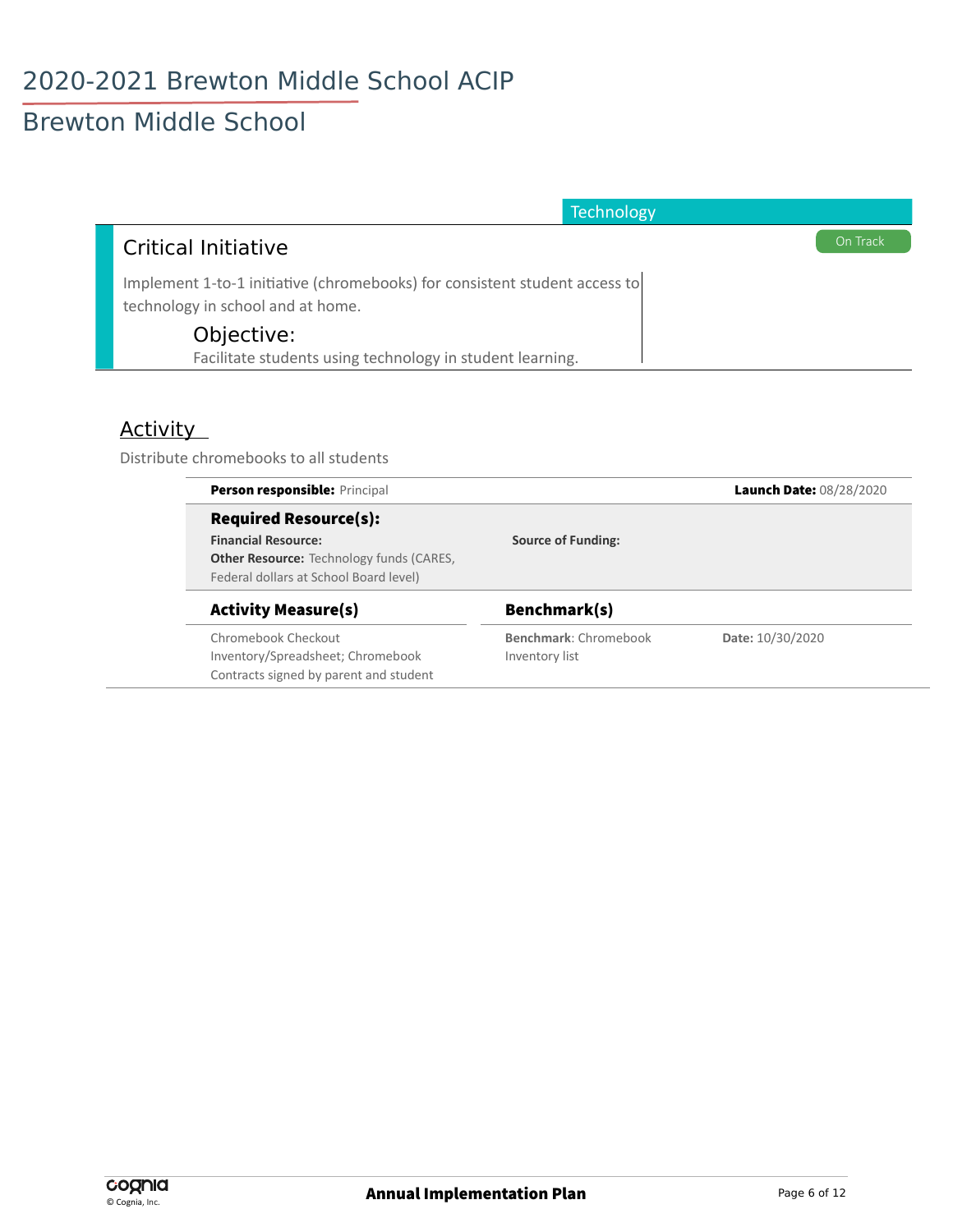# Brewton Middle School

| <b>Technology</b>                                                                                                      |
|------------------------------------------------------------------------------------------------------------------------|
| On Track<br><b>Critical Initiative</b>                                                                                 |
| Integrate Schoology, SchoolsPLP, and Google Classroom in both brick and<br>mortar classrooms and with remote learners. |
| Objective:                                                                                                             |
| Facilitate students using technology in student learning.                                                              |

#### Activity

Plan lessons using online platforms

| Person responsible: Teachers                                                           |                                               | Launch Date: 08/10/2020 |
|----------------------------------------------------------------------------------------|-----------------------------------------------|-------------------------|
| <b>Required Resource(s):</b><br><b>Financial Resource:</b><br><b>Other Resource:</b>   | <b>Source of Funding: ALSDE</b>               |                         |
| <b>Activity Measure(s)</b>                                                             | Benchmark(s)                                  |                         |
| Lessons in Schoology and Google<br>Classroom for brick & mortar and<br>remote learners | Benchmark: Lesson plans 1st<br>grading period | Date: 10/08/2020        |
|                                                                                        | Benchmark: Lesson plans<br>2nd grading period | Date: 12/18/2020        |
|                                                                                        | Benchmark: Lesson plans 3rd<br>grading period | Date: 03/10/2021        |
|                                                                                        | Benchmark: Lesson plans 4th<br>grading period | Date: 05/20/2021        |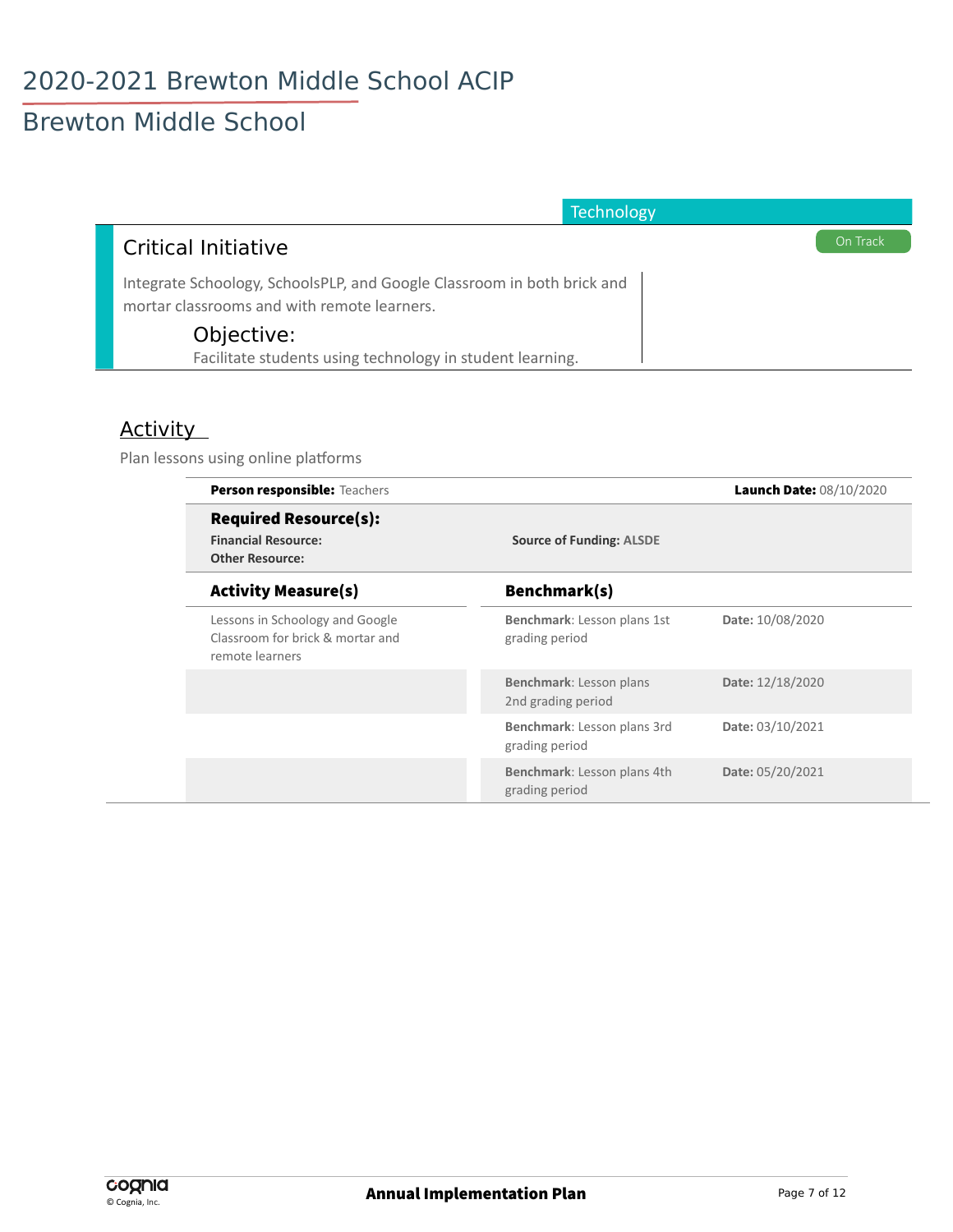## Brewton Middle School

| <b>Technology</b>                                                                                                                                           |
|-------------------------------------------------------------------------------------------------------------------------------------------------------------|
| On Track<br>Critical Initiative                                                                                                                             |
| Integrate online supports and interventions (such as A+, Reading<br>Horizons, Learning Ally, Classworks, SchoolsPLP) for student growth and<br>proficiency. |
| Objective:<br>Facilitate students using technology in student learning.                                                                                     |

#### Activity

Embed online intervention in class

| <b>Person responsible: Teachers</b>                                                                      | Launch Date: 10/01/2020<br><b>Source of Funding: Classroom Instructional Support - Technology</b> |                  |
|----------------------------------------------------------------------------------------------------------|---------------------------------------------------------------------------------------------------|------------------|
| <b>Required Resource(s):</b><br>Financial Resource: \$7600.00<br><b>Other Resource: BMS General Fund</b> |                                                                                                   |                  |
| <b>Activity Measure(s)</b>                                                                               | Benchmark(s)                                                                                      |                  |
| Student data reports                                                                                     | <b>Benchmark: Data reports</b>                                                                    | Date: 12/18/2020 |
|                                                                                                          | <b>Benchmark: Data reports</b>                                                                    | Date: 03/10/2021 |
|                                                                                                          | <b>Benchmark: Data reports</b>                                                                    | Date: 05/20/2021 |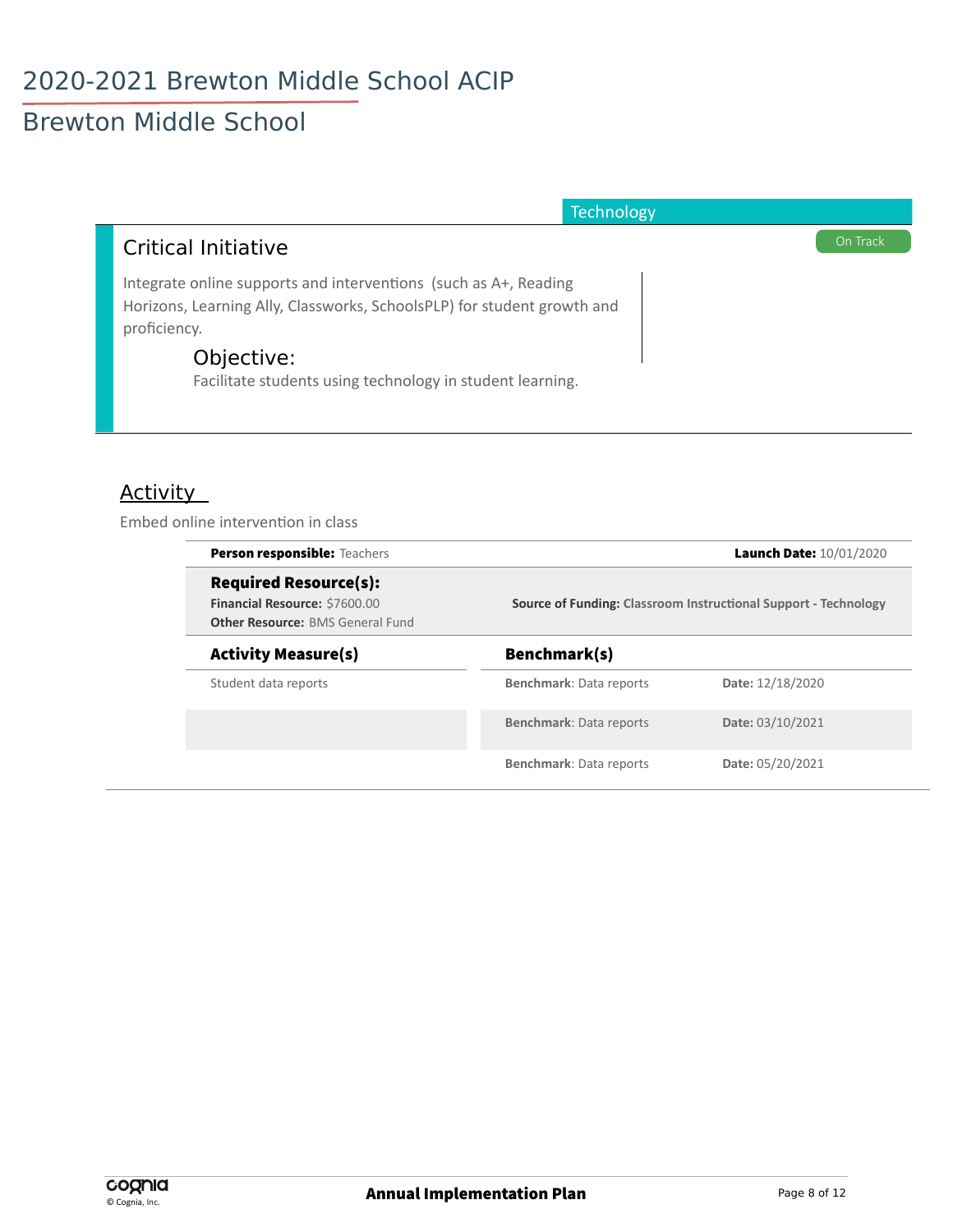### Brewton Middle School

| Technology                                                                              |          |
|-----------------------------------------------------------------------------------------|----------|
| Critical Initiative                                                                     | On Track |
| Identify staff to teach Computer Science.                                               |          |
| Objective:<br>Prepare for implementation of Computer Science course in<br>$2021 - 22$ . |          |

#### **Activity**

Assign staff to teach Computer Science

| Person responsible: Principal       |                             | Launch Date: 03/12/2021 |
|-------------------------------------|-----------------------------|-------------------------|
| <b>Required Resource(s):</b>        |                             |                         |
| <b>Financial Resource:</b>          | <b>Source of Funding:</b>   |                         |
| <b>Other Resource:</b>              |                             |                         |
| <b>Activity Measure(s)</b>          | Benchmark(s)                |                         |
| A teacher will be assigned to teach | Benchmark: Teacher interest | Date: 02/12/2021        |
| Computer Science for 2021-22 school | inventory                   |                         |
| year.                               |                             |                         |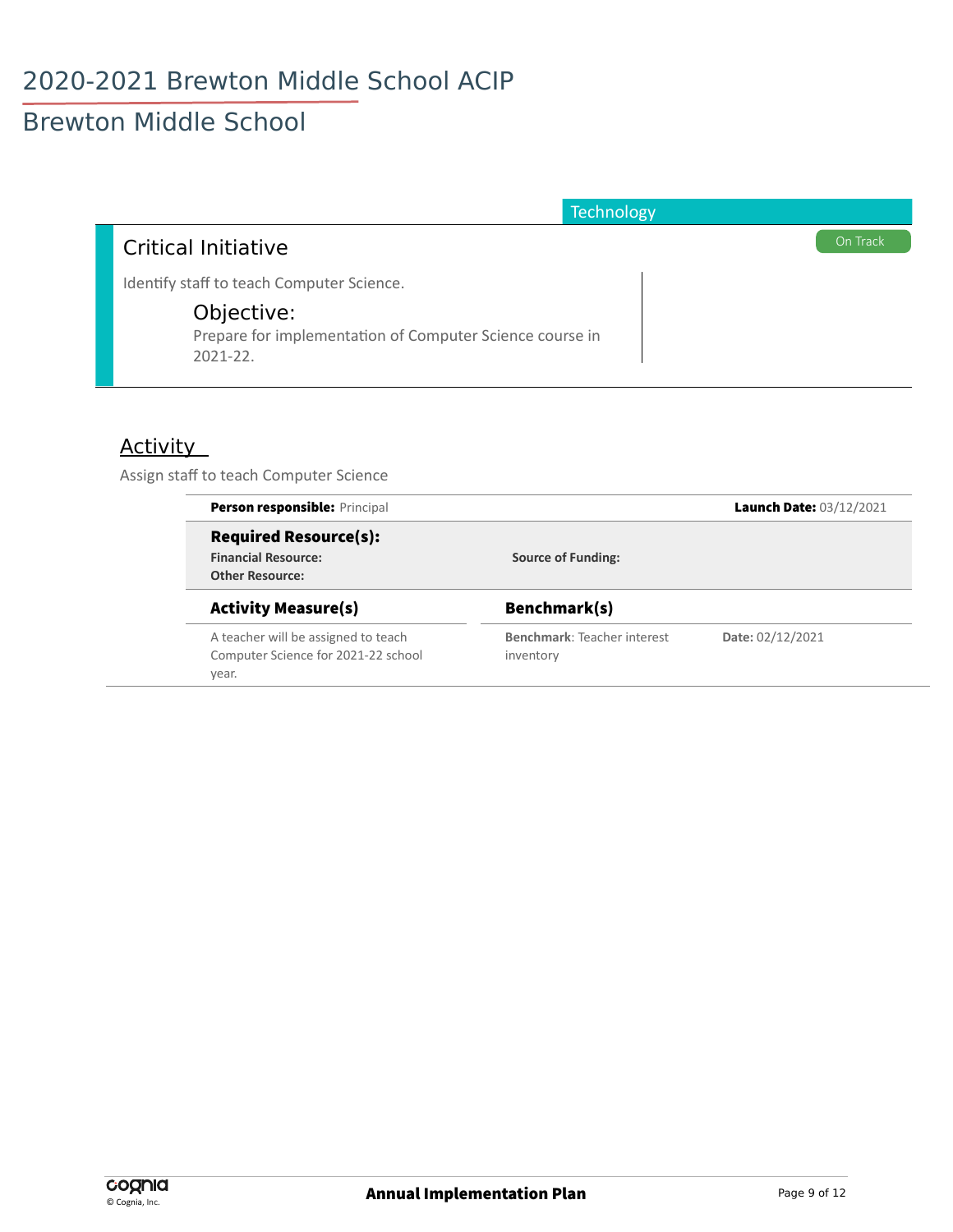### Brewton Middle School

| <b>Technology</b>                                                                                                                                          |          |
|------------------------------------------------------------------------------------------------------------------------------------------------------------|----------|
| Critical Initiative                                                                                                                                        | On Track |
| Plan for training, scheduling, and implenting Computer Science.<br>Objective:<br>Prepare for implementation of Computer Science course in<br>$2021 - 22$ . |          |

#### Activity

Establish timeline for training and scheduling

| Person responsible: Principal                                                                         |                                                                           | Launch Date: 03/19/2021 |
|-------------------------------------------------------------------------------------------------------|---------------------------------------------------------------------------|-------------------------|
| <b>Required Resource(s):</b><br><b>Financial Resource:</b><br><b>Other Resource:</b> A+ College Ready | <b>Source of Funding:</b>                                                 |                         |
| <b>Activity Measure(s)</b>                                                                            | Benchmark(s)                                                              |                         |
| Timeline and calendar created                                                                         | Benchmark: Staff assigned to<br>CS                                        | Date: 03/19/2021        |
|                                                                                                       | Benchmark: Teacher<br>registered for Professional<br>Development/Training | Date: 03/19/2021        |
|                                                                                                       | Benchmark: Student<br>schedule requests received                          | Date: 05/14/2021        |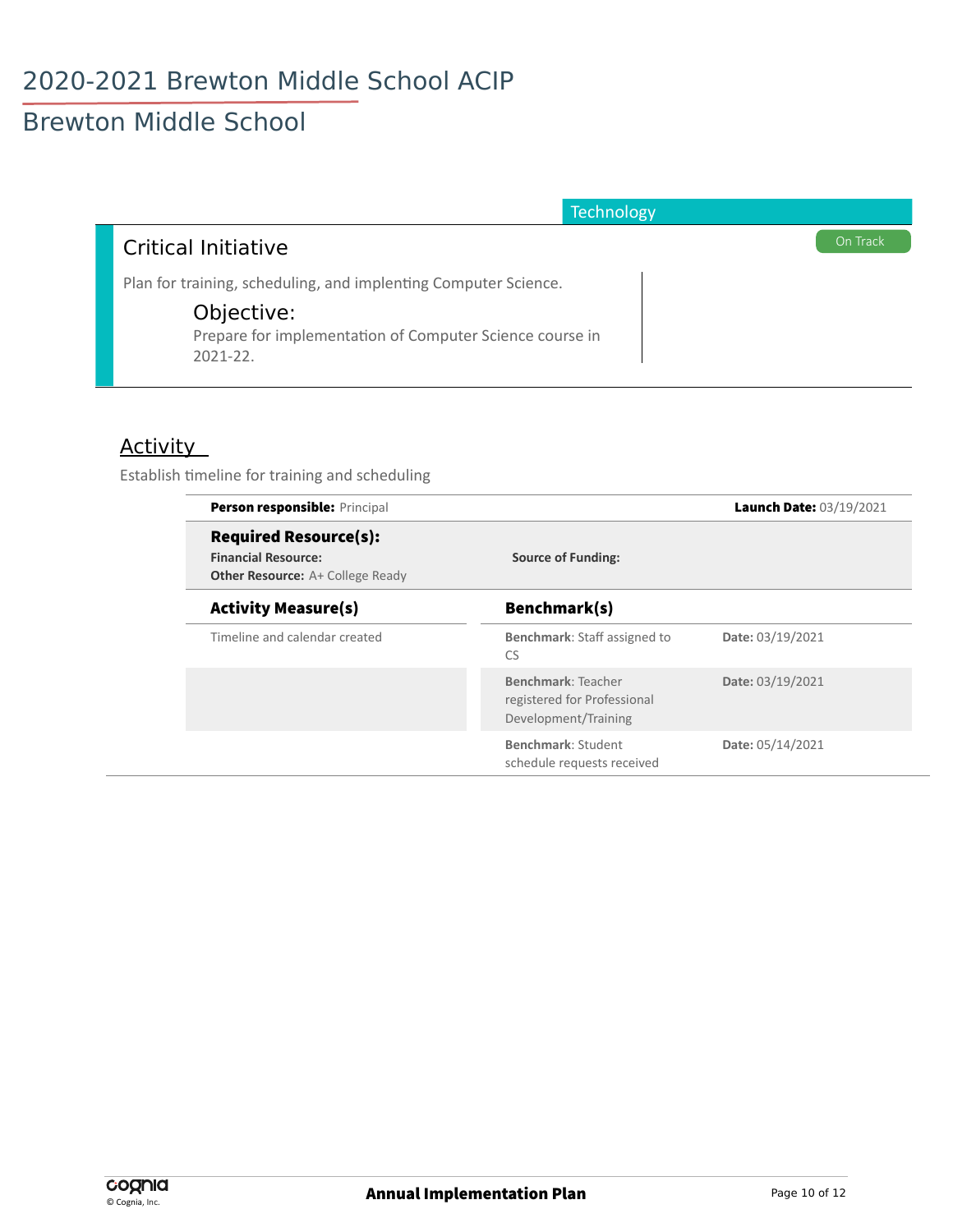| <b>Social Diversity</b>                                                                                       |          |
|---------------------------------------------------------------------------------------------------------------|----------|
| Critical Initiative                                                                                           | On Track |
| Invest in recruitment and retention of diverse, certified employees to<br>represent our diverse student body. |          |
| Objective:<br>Recruit and retain a more diverse staff to reflect the diversity of<br>the student body.        |          |

#### **Activity**

Recruit diverse qualified applicants

|                           | Launch Date: 05/03/2021 |
|---------------------------|-------------------------|
|                           |                         |
| <b>Source of Funding:</b> |                         |
|                           |                         |
| Benchmark(s)              |                         |
| Benchmark:                | Date: 06/21/2021        |
| Recommendations to        |                         |
| superintendent            |                         |
|                           |                         |